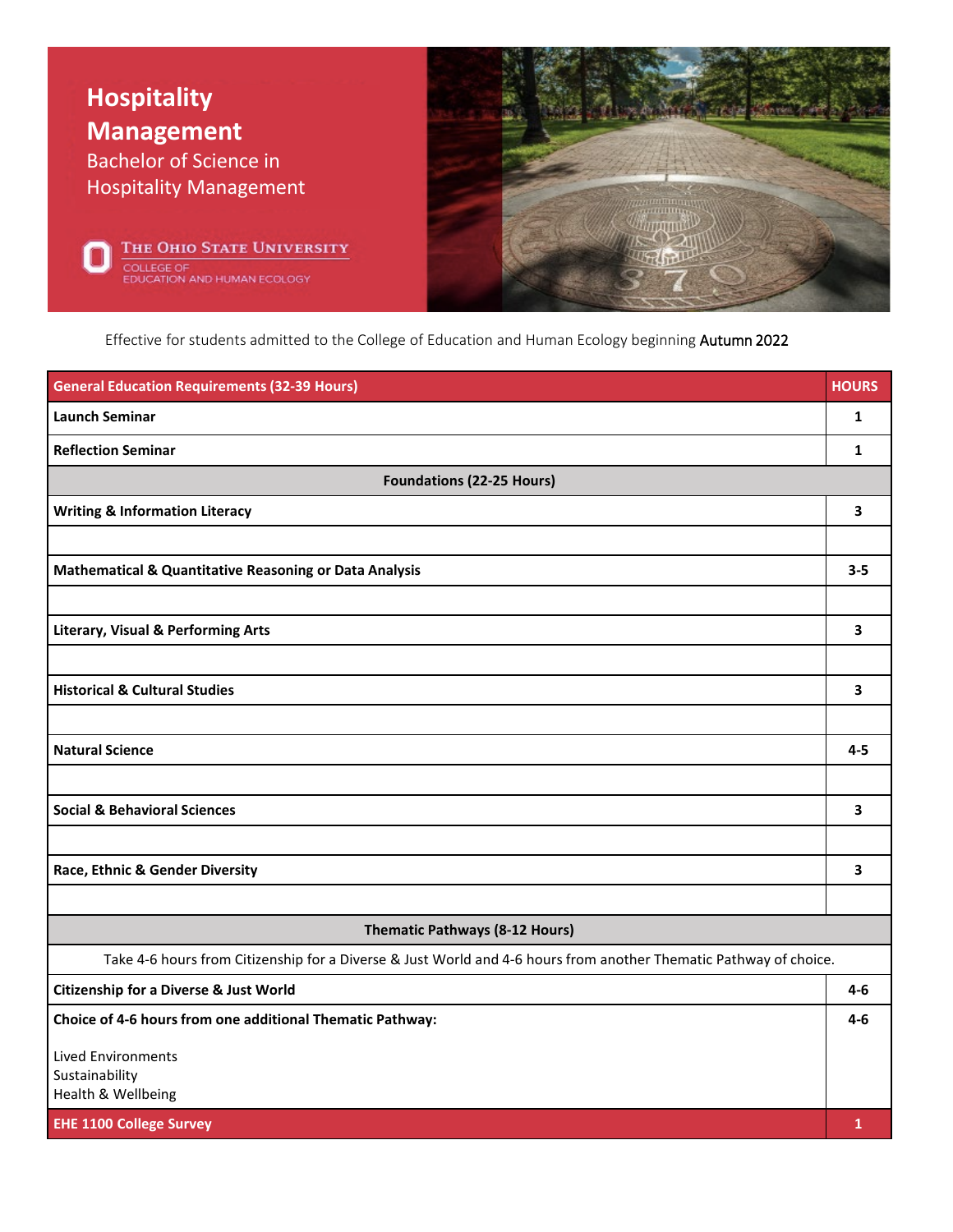| <b>Interdisciplinary Core</b>                                                                                                                                                                                                                                                                                                                                                                                                                                                                                                                                                                                                                                                                                                                                       | 15           |
|---------------------------------------------------------------------------------------------------------------------------------------------------------------------------------------------------------------------------------------------------------------------------------------------------------------------------------------------------------------------------------------------------------------------------------------------------------------------------------------------------------------------------------------------------------------------------------------------------------------------------------------------------------------------------------------------------------------------------------------------------------------------|--------------|
|                                                                                                                                                                                                                                                                                                                                                                                                                                                                                                                                                                                                                                                                                                                                                                     |              |
| CSHSPMG/CSFRST 2300 Branding in Fashion, Hospitality, & Sport Industries                                                                                                                                                                                                                                                                                                                                                                                                                                                                                                                                                                                                                                                                                            | 3            |
| CSHSPMG/CSFRST 3910 Customer Experience Management                                                                                                                                                                                                                                                                                                                                                                                                                                                                                                                                                                                                                                                                                                                  | 3            |
| CSHSPMG/CSFRST 3330 Corporate Social Responsibility, Sustainability & Entrepreneurship in Fashion & Hospitality Ind.                                                                                                                                                                                                                                                                                                                                                                                                                                                                                                                                                                                                                                                | 3            |
| CSHSPMG/CSFRST 3950 Use of Social Media & IT in Fashion, Hospitality, & Sport Industries                                                                                                                                                                                                                                                                                                                                                                                                                                                                                                                                                                                                                                                                            | 2            |
| CSHSPMG/CSFRST 4680 Strategic Management in Fashion & Hospitality Industries                                                                                                                                                                                                                                                                                                                                                                                                                                                                                                                                                                                                                                                                                        | 3            |
| CSHSPMG 2990 Professional Development                                                                                                                                                                                                                                                                                                                                                                                                                                                                                                                                                                                                                                                                                                                               | $\mathbf{1}$ |
| <b>Supporting Course Requirements</b>                                                                                                                                                                                                                                                                                                                                                                                                                                                                                                                                                                                                                                                                                                                               | 6            |
| CSHSPMG/CSFRST 2100 Profit-Centered Merchandising & Hospitality                                                                                                                                                                                                                                                                                                                                                                                                                                                                                                                                                                                                                                                                                                     | 3            |
| CSHSPMG 5640 Marketing in Hospitality Enterprises                                                                                                                                                                                                                                                                                                                                                                                                                                                                                                                                                                                                                                                                                                                   | 3            |
| <b>Complete either Option A or Option B requirements</b>                                                                                                                                                                                                                                                                                                                                                                                                                                                                                                                                                                                                                                                                                                            |              |
| <b>Option A</b>                                                                                                                                                                                                                                                                                                                                                                                                                                                                                                                                                                                                                                                                                                                                                     | 32           |
| <b>Option A Major Core Requirements</b>                                                                                                                                                                                                                                                                                                                                                                                                                                                                                                                                                                                                                                                                                                                             | 20           |
| CSHSPMG 2600 Introduction to Hospitality Management                                                                                                                                                                                                                                                                                                                                                                                                                                                                                                                                                                                                                                                                                                                 | 2            |
| CSHSPMG 2700 Principles of Food Production Management                                                                                                                                                                                                                                                                                                                                                                                                                                                                                                                                                                                                                                                                                                               | 3            |
| CSHSPMG 2710 Principles of Food Production Management Lab                                                                                                                                                                                                                                                                                                                                                                                                                                                                                                                                                                                                                                                                                                           | 1            |
| CSHSPMG 2800 Hotel Management                                                                                                                                                                                                                                                                                                                                                                                                                                                                                                                                                                                                                                                                                                                                       | 3            |
| CSHSPMG 2810 Hotel Management Practicum                                                                                                                                                                                                                                                                                                                                                                                                                                                                                                                                                                                                                                                                                                                             | 1            |
| CSHSPMG 3700 Controlling Food, Beverage, & Labor Costs                                                                                                                                                                                                                                                                                                                                                                                                                                                                                                                                                                                                                                                                                                              | 3            |
| CSHSPMG 3720 Food Service Management                                                                                                                                                                                                                                                                                                                                                                                                                                                                                                                                                                                                                                                                                                                                | 3            |
| CSHSPMG 3730 Food Service Management Practicum                                                                                                                                                                                                                                                                                                                                                                                                                                                                                                                                                                                                                                                                                                                      | 1            |
| CSHSPMG 3191 Internship                                                                                                                                                                                                                                                                                                                                                                                                                                                                                                                                                                                                                                                                                                                                             | 3            |
| Option A Major Advanced Courses Choose at least 12 hours from the following: (Course hours listed in parenthesis)                                                                                                                                                                                                                                                                                                                                                                                                                                                                                                                                                                                                                                                   | 12           |
| CSHSPMG 2200 Introduction to Healthcare Environmental & Hospitality Services (3)<br>CSHSPMG 3200 Infection Prevention in Healthcare & Hospitality (3)<br>CSHSPMG 3191.02 Healthcare Environmental Services Internship (3)<br>CSHSPMG 4200 Managing the Customer Experience in Healthcare & Hospitality Services (3)<br>CSHSPMG 4600 Special Events Planning & Management (3)<br>CSHSPMG 4610 Beverage Management (2)<br>CSHSPMG 4620 Tourism & Culture (3)<br>CSHSPMG 4650 Human Resources in the Hospitality Industry (3)<br>CSHSPMG 4750 Casino Operations (3)<br>CSHSPMG 4798 Tourism & Culture - Study Abroad - Bali (3)<br>CSHSPMG/CSFRST 5555 Management Consulting for Hospitality & Fashion Retail Operations (3)<br>Major Requirements Continued on Page 3 |              |